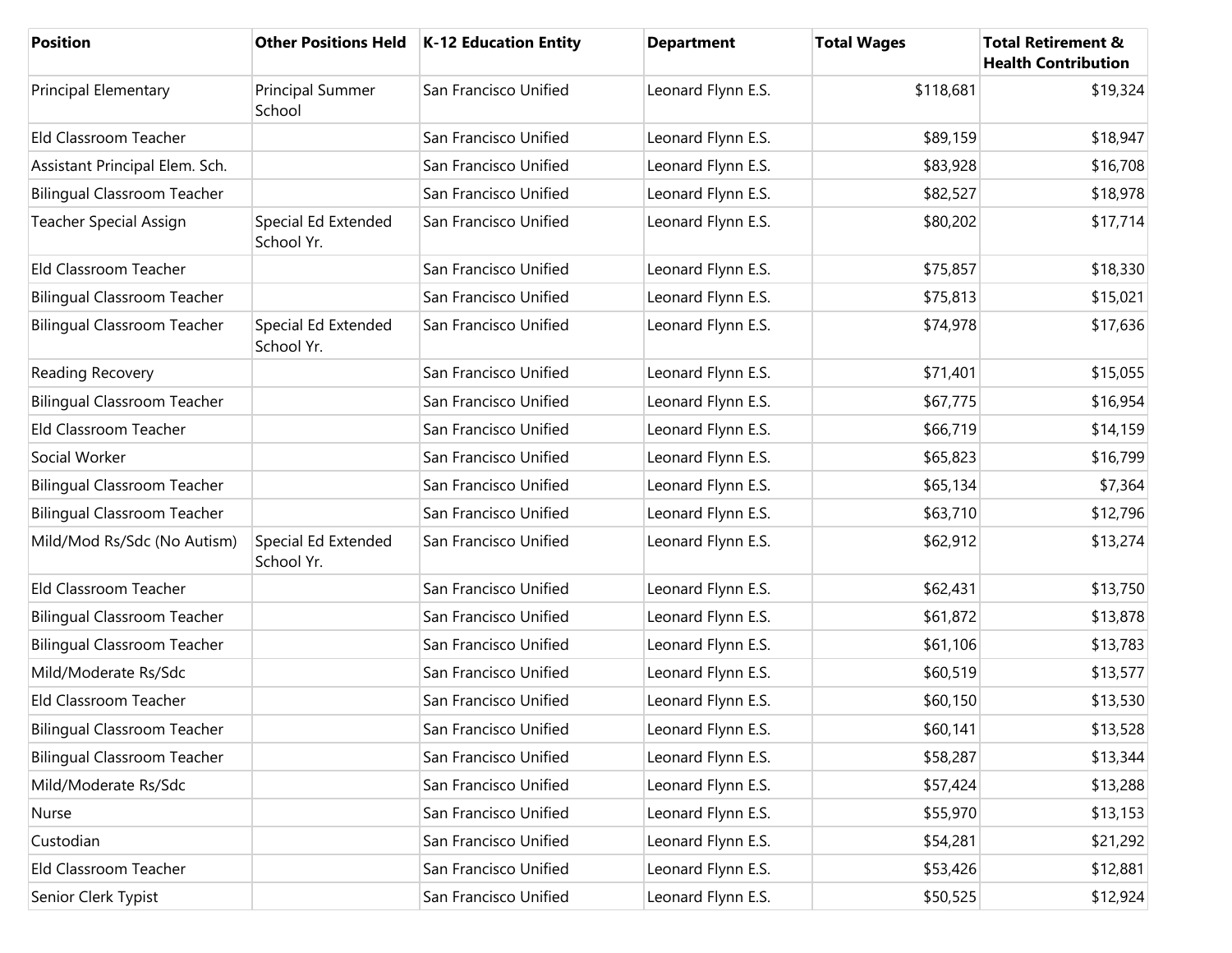| Custodian                          |                                                     | San Francisco Unified | Leonard Flynn E.S. | \$50,379 | \$29,339 |
|------------------------------------|-----------------------------------------------------|-----------------------|--------------------|----------|----------|
| Custodian                          |                                                     | San Francisco Unified | Leonard Flynn E.S. | \$49,905 | \$24,939 |
| Custodian                          |                                                     | San Francisco Unified | Leonard Flynn E.S. | \$43,787 | \$19,015 |
| Reading Recovery                   |                                                     | San Francisco Unified | Leonard Flynn E.S. | \$42,988 | \$3,817  |
| Eld Classroom Teacher              |                                                     | San Francisco Unified | Leonard Flynn E.S. | \$42,956 | \$14,563 |
| Eld Classroom Teacher              |                                                     | San Francisco Unified | Leonard Flynn E.S. | \$41,482 | \$5,080  |
| Inst/Aide Computer: Multiple       |                                                     | San Francisco Unified | Leonard Flynn E.S. | \$41,135 | \$10,424 |
| Reading Recovery                   |                                                     | San Francisco Unified | Leonard Flynn E.S. | \$41,114 | \$6,968  |
| Inst. Aide Elem Basic: Spanish     | Inst. Aide Elem Basic:<br>Spanish, Noon Monitor     | San Francisco Unified | Leonard Flynn E.S. | \$37,754 | \$7,906  |
| <b>Bilingual Classroom Teacher</b> |                                                     | San Francisco Unified | Leonard Flynn E.S. | \$36,274 | \$7,737  |
| <b>Bilingual Classroom Teacher</b> |                                                     | San Francisco Unified | Leonard Flynn E.S. | \$32,322 | \$7,386  |
| Soar Para                          | Sped Ia Sh - All Impair,<br>Sped Ia Sh - All Impair | San Francisco Unified | Leonard Flynn E.S. | \$30,007 | \$7,905  |
| Instructional Reform Facilitator   |                                                     | San Francisco Unified | Leonard Flynn E.S. | \$29,916 | \$6,685  |
| Soar Para                          |                                                     | San Francisco Unified | Leonard Flynn E.S. | \$28,775 | \$7,787  |
| Soar Para                          |                                                     | San Francisco Unified | Leonard Flynn E.S. | \$28,275 | \$7,696  |
| Soar Para                          | Sped Ia Sh - All Impair                             | San Francisco Unified | Leonard Flynn E.S. | \$27,521 | \$10,066 |
| Inst. Aide Elem Basic: Spanish     | Noon Monitor                                        | San Francisco Unified | Leonard Flynn E.S. | \$26,131 | \$10,590 |
| Soar Para                          | Sped Ia Sh - All Impair                             | San Francisco Unified | Leonard Flynn E.S. | \$25,854 | \$7,787  |
| Sp/Ed. la Non-Sev H: All Impmt     |                                                     | San Francisco Unified | Leonard Flynn E.S. | \$25,811 | \$7,692  |
| Eld Classroom Teacher              |                                                     | San Francisco Unified | Leonard Flynn E.S. | \$24,849 | \$2,207  |
| Sp/Ed. la Non-Sh I: Spanish        |                                                     | San Francisco Unified | Leonard Flynn E.S. | \$24,358 | \$7,501  |
| Eld Classroom Teacher              |                                                     | San Francisco Unified | Leonard Flynn E.S. | \$24,017 | \$5,157  |
| Family Liaison                     | Community Rel Spec<br>Elem Advisor                  | San Francisco Unified | Leonard Flynn E.S. | \$24,017 | \$10,929 |
| Mild/Moderate Rs/Sdc               |                                                     | San Francisco Unified | Leonard Flynn E.S. | \$23,991 | \$5,210  |
| Acad Response To Intervention      |                                                     | San Francisco Unified | Leonard Flynn E.S. | \$23,731 | \$5,182  |
| Sped Ia Sh - All Impair            |                                                     | San Francisco Unified | Leonard Flynn E.S. | \$22,867 | \$7,740  |
| Eld Classroom Teacher              |                                                     | San Francisco Unified | Leonard Flynn E.S. | \$22,227 | \$4,965  |
| Eld Classroom Teacher              |                                                     | San Francisco Unified | Leonard Flynn E.S. | \$22,146 | \$4,956  |
| Sped Ia Sh - All Impair            | Sped Ia Sh - All Impair                             | San Francisco Unified | Leonard Flynn E.S. | \$20,376 | \$6,387  |